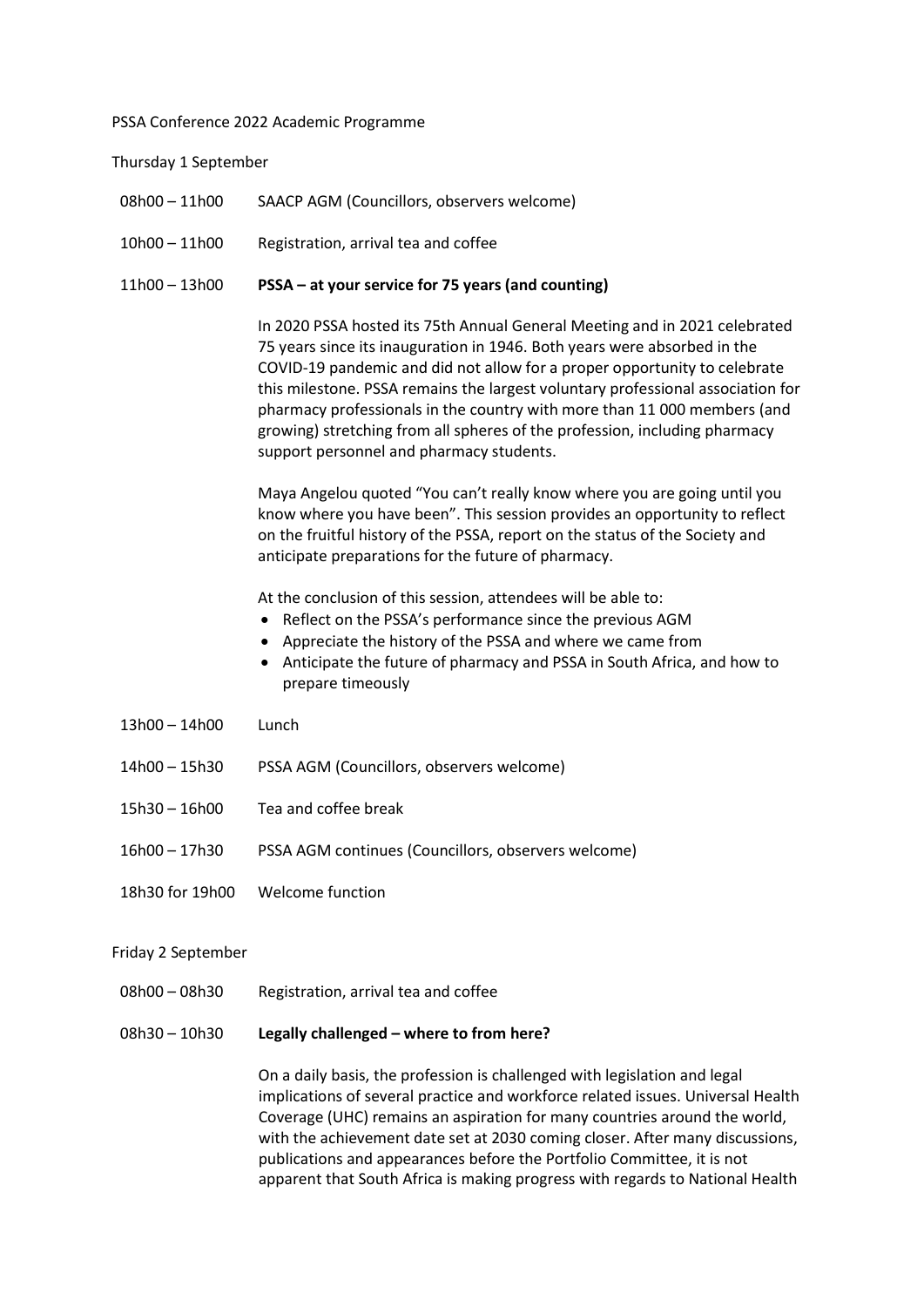Insurance (NHI), as critical legislative changes hindering progress has not been made yet. Compulsory community service was introduced and legislated in 1999. Over the past 22 years, the need of the country and the preference of pharmacists to work in the public sector has changed to such an extent, it raises the question whether the current legislation is still applicable to the 2022 healthcare scene. The South African Pharmacy Council enforces new minimum standards and other legislation through the publication of Board Notices. A current update of latest developments is needed to avoid disciplinary actions for non-compliance. Several daily activities by pharmacists confronts the POPI Act and whether the required or habitual activities are allowed in the context of the legislative scope of practice. Would the need for a profession-wide code of conduct assist the profession in managing these legislative requirements?

At the conclusion of this session, attendees will be able to:

- Have more insight in legislative barriers around the implementation of NHI and how it could be resolved
- Have more insight in the changed reality around pharmaceutical community service and how this could be resolved in future
- Learn about the latest legal updates enforced by the South African Pharmacy Council
- Understand the need for industry Code of Conduct relating to Protection of Personal Information
- 10h30 11h00 Tea and coffee break

## 11h00 – 12h30 Pharmacists' role in evidence-based medicine

Now more than ever we as healthcare workers are urged to practice rational medicine use to ensure safe and effective medicine use. Pharmacists can promote rational medicine use by following an evidence-based medicine approach to treatment. Evidence based medicine is patient centered and integrates clinical expertise and the best research evidence into the decisionmaking process.

Pharmacists, the custodians of medicines, can assist the medical team to achieve patient health outcomes and promote patient safety by practicing evidence-based medicine principles.

At the conclusion of this session, attendees will be able to:

- Understand the importance of evidence-based medicine in daily practice
- Explain and apply evidence-based medicine principles in daily practice
- Understand the role of the pharmacist in evidence medicine
- 12h30 13h30 Lunch

## 13h30 – 15h00 Pharmacy digitalisation and the future of pharmacy

The COVID-19 pandemic has accelerated the digitalisation process globally, now even developing countries experience digital transformation. With the click of a button, we can connect with anyone across the globe creating the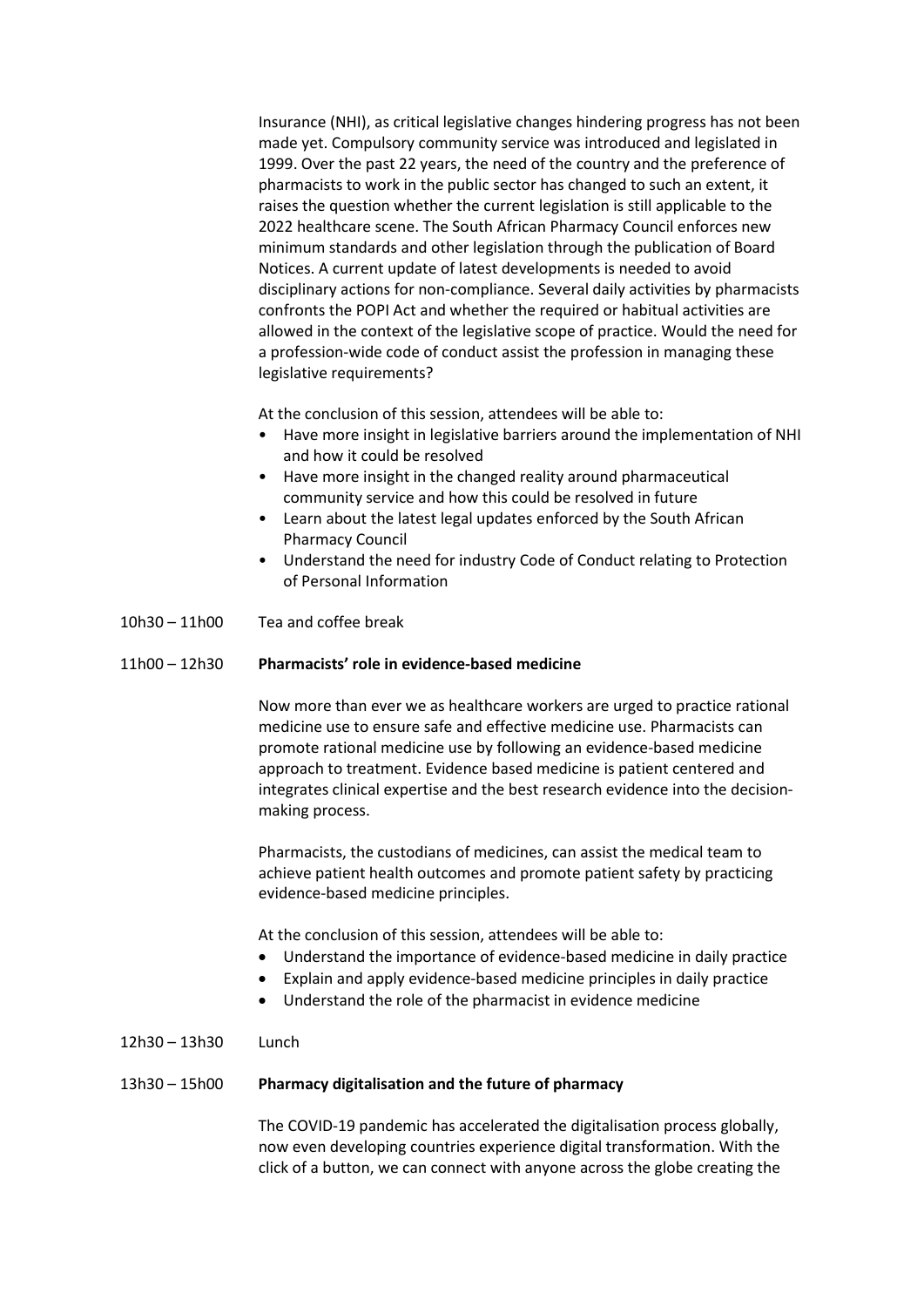opportunity to collaborate with various healthcare professionals across the globe and even our patients. Digitalisation has also transformed the educational landscape.

This session aims to equip pharmacists not only to handle the inevitable move of pharmacy to a more digital platform but also to introduce novel pharmacists to electronic health record systems and prescribing programs currently being used. We will look not only at the advantages but also the disadvantages and setbacks that occurred in the implementation of such systems in a private hospital setting.

At the conclusion of this session, attendees will be able to:

- Understand how digitalisation can improve patient care
- Learn how a pharmacist can use digital technology to improve daily practice
- 15h00 15h30 Tea and coffee break

## 15h30 – 17h00 Surviving the pandemic

After living through the past 30 months, so many things changed although so many stayed the same. We learned to do old things in new ways. Some worked harder than ever while others were unfortunately affected through reduced incomes. Vaccination by pharmacists to curb vaccine-preventable diseases is everyday knowledge although frontline healthcare workers had never before had so many questions to answer on this public health intervention. Although initially not believed, pharmacy was ready for large scale vaccinations and delivered on our promise. It is also a reality that during this pandemic, almost everyone had to manage their own mental health and where needed, survived the challenges it presented.

This session will reflect on major game changers during the COVID-19 pandemic, and how we survived it.

At the conclusion of this session, attendees will be able to:

- Relate to the challenges that the healthcare profession had to explain theoretical principles of vaccination, infectious diseases and public health management
- Understand the impact of a pandemic on mental health and the different ways it presents
- Celebrate the readiness of a profession to support a pandemic
- 19h00 onwards YPG evening (ticket needed) Fellows' dinner (by invitation only) Free evening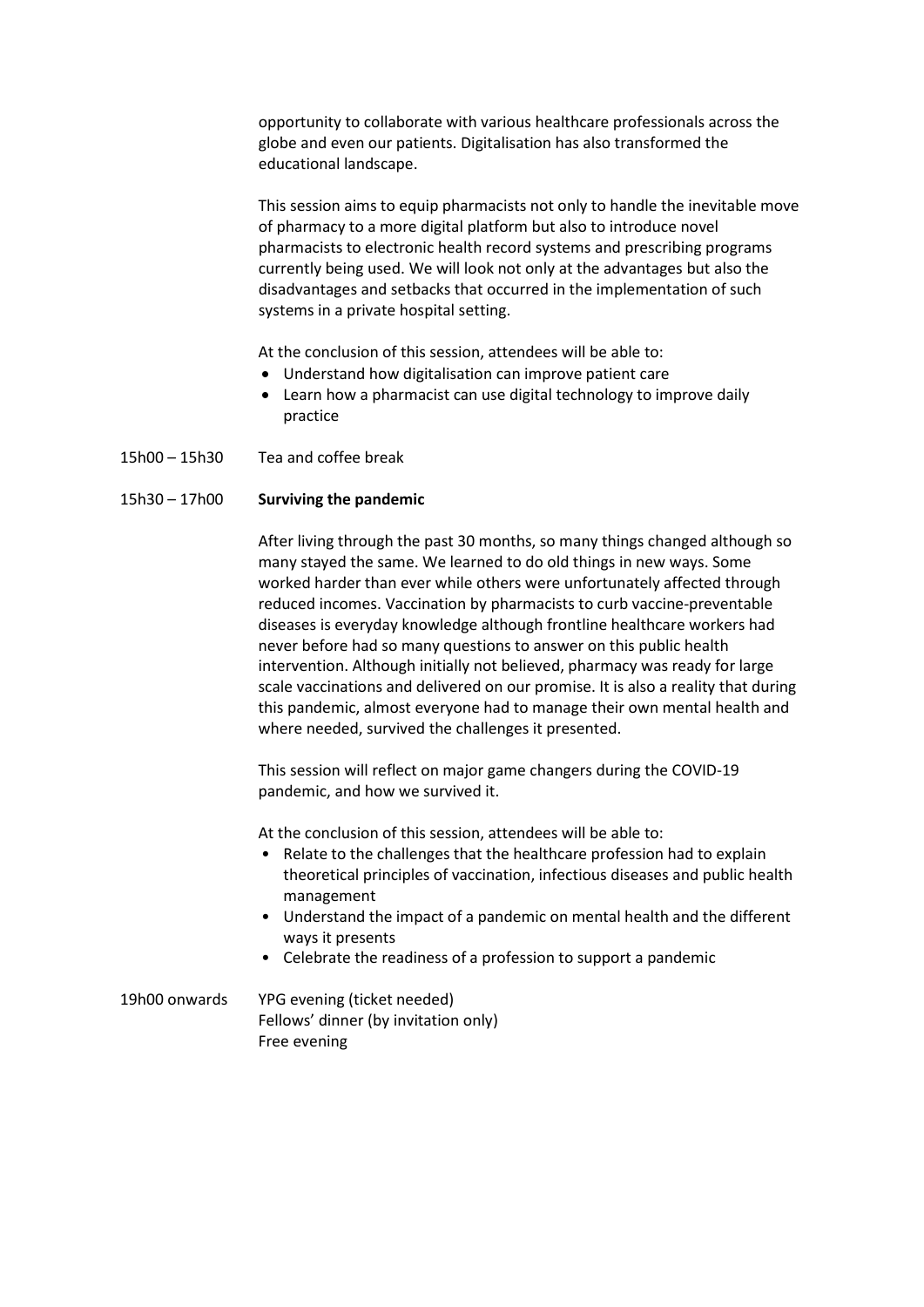### Saturday 3 September

# 08h00 – 08h30 Registration, arrival tea and coffee

## 08h30 – 10h30 Registration of medicines in South Africa – industry and SAHPRA

There have been numerous guidelines produced by SAHPRA relating to medicine registration in South Africa. Those guidelines often need inputs from industry stakeholders. It is therefore very important to have a discussion which will benefit all attendees in terms of their current and future role regarding various aspects of medicine registration e.g. vaccines/biological medicines/biosimilars, Section 21 medicine registration, cannabis and complimentary medicines, medical devices, pharmacovigilance, etc.

At the conclusion of this session, attendees will be able to:

- Understand the role of SAHPRA and industry stakeholders e.g. ITG
- Have current knowledge of medicine registration in South Africa
- Understand current challenges and impediments to medicine registration
- 10h30 11h00 Tea and coffee break

## 11h00 – 12h30 Pharmacy roles extended – the new faces of pharmacy

Often the public (and pharmacy workforce) restricts a pharmacy professional to performing only "pick, lick and stick" actions all day, every day. This is despite the Practice Regulations listing the acts pertaining to the profession of a pharmacist (regulation 3) and the scope of practice of a pharmacist (regulation 4). There is also a diversity of services which may be provided in the various categories of pharmacies (regulations 16 to 19).

PSSA commenced with a webinar series titled BPharm and beyond which focussed on and highlighted the diversity of the BPharm degree. The BPharm degree is so versatile and flexible, and this allows for the development of numerous niche areas and unique applications of knowledge and skills.

In addition to the webinar series, this session will focus on some new faces of the pharmacy profession by learning from members performing exciting and different roles with their pharmacy degrees.

At the conclusion of this session, attendees will be able to:

- Be familiar with the different Section 22A(15) permits approved by SAPC and status of specialities
- Learn about the new specialist field in nuclear pharmacy
- Understand the need for pharmacovigilance officers
- 12h30 13h30 Lunch

## 13h30 – 15h00 Mentorship in the Pharmacy Profession

Mentoring may be defined as the "naturally formed, one-on-one, mutual, committed, nonsexual relationship between a junior and senior person